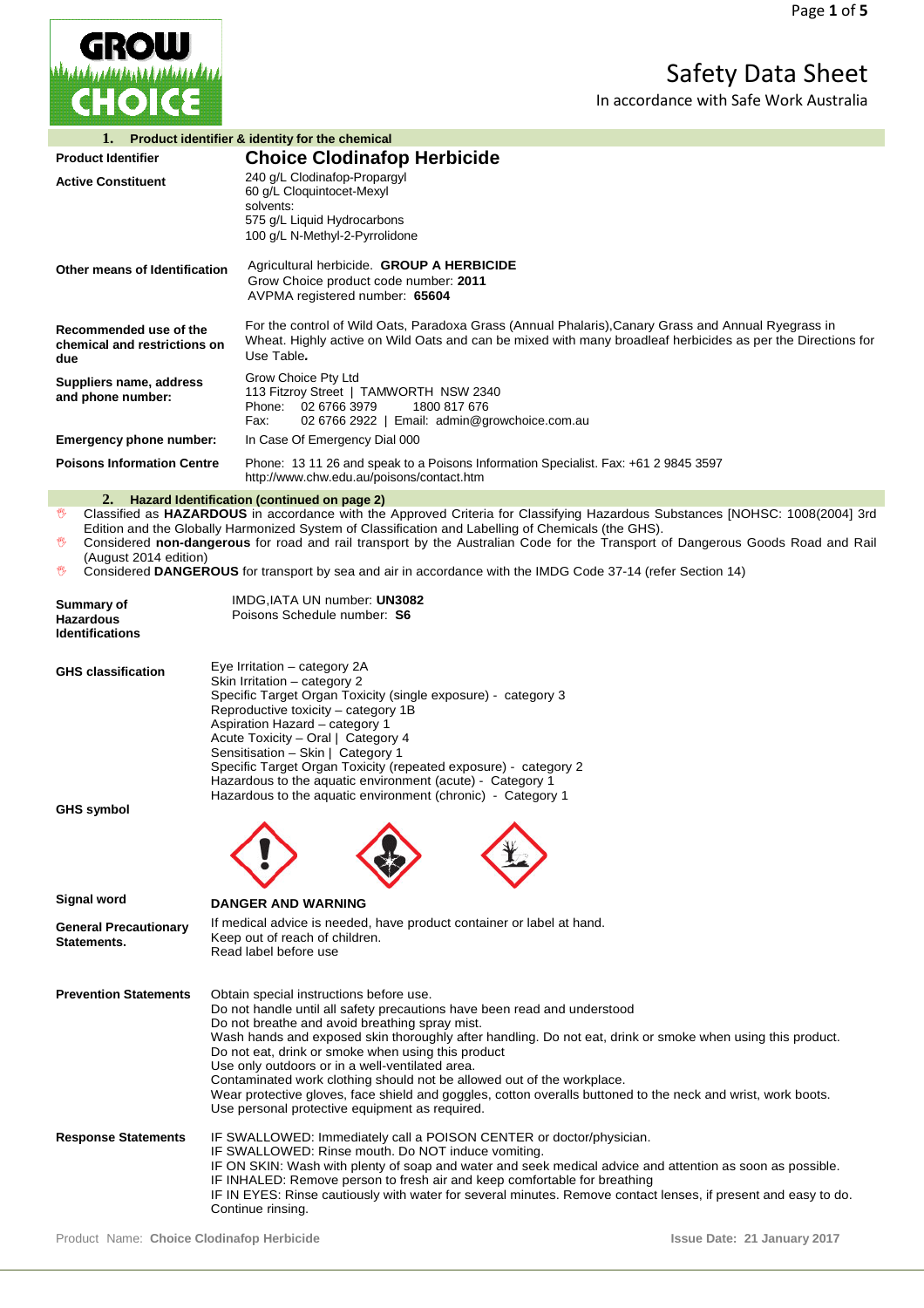Product Name: **Choice Clodinafop Herbicide Issue Date: 21 January 2017** IF exposed or concerned: Get medical advice/attention Call a POISON CENTER/doctor if you feel unwell. Get medical advice/attention if you feel unwell. Specific treatment (see on this label). If skin irritation or rash occurs: Get medical advice/attention. If eye irritation persists: Get medical advice/attention. Wash gloves, goggles, face shield and overalls after each day's use. Take off and wash contaminated clothing before reuse. **Storage Statements** Refer Section 7<br> **Disposal Statements** P501: Dispose P501: Dispose of contents and container in accordance with local, regional and national regulations. **3. Composition/information on ingredients Chemical ingredients: CAS number and other unique identifiers: Concentration of ingredients: CAS No Proportion (w/v)**<br>99607-70-2 60.0 g/L CLOQUINTOCET-MEXYL ACETATE 99607-70-2 60.0 g/L<br>CLODINAFOP-PROPARGYL 105512-06-9 240.0 g/L CLODINAFOP-PROPARGYL PYRIDINE 105512-06-9 N-METHYL-2-PYRROLIDONE 872-50-4 100.0 g/L HYDROCARBON LIQUID **4. First Aid Measures** If swallowed, DO NOT induce vomiting. Rinse mouth out with water if patient is conscious. Seek urgent medical attention. **Eye:** If product gets in eyes, remove contact lenses if wearing and wash it out immediately with water for several minutes. Seek medical attention. **Skin:** Remove contaminated clothing and wash affected areas thoroughly with soap and water. Seek medical attention if concerned. **Inhaled** Move affected person to fresh air and keep at rest until recovered. If inhaled remove to fresh air and keep at rest. Obtain medical advice if at all worried. If not breathing give artificial respiration and get medical attention as soon as possible. **Medical Attention and Special Treatment** In Case Of Emergency Dial 000 and/or Poisons Information Centre: Phone: 13 11 26 and speak to a Poisons Information Specialist with a copy of this SDS or chemical Label. Advice to doctor **Treat systematically Symptoms Caused by Exposure:** Inhalation: May cause respiratory irritation. Skin Contact: Causes skin irritation, itchiness and reddening. May cause an allergic skin reaction, skin rash and inflammation. Eye Contact: Causes serious eye irritation, stinging, reddening and watering. Ingestion: May cause irritation, reddening and burning sensation of the mouth and throat. May be harmful if swallowed and enters airways. **5. Fire Fighting Measures Suitable extinguishing media** This product is non-flammable and non-explosive. The product may burn if involved in a fire. Use fire extinguishing methods suitable to surrounding conditions. **Specific hazards arising from the chemical** During a fire this product may release smoke and hazardous decomposition products. Hazardous combustion products include oxides of carbon, nitrogen, nitrogen oxides, other nitrogen compounds, hydrogen cyanide, hydrogen chloride, other chlorine compounds, smoke and water. Product is combustible. **Special protective equipment and precautions for fire fighters** Extinguish warehouse and factory fires using fine-water spray or foam. Closed containers may explode when exposed to extreme heat. Containers close to fire should be removed if safe to do so. Use water spray to cool fire exposed containers. When fighting a major fire wear self-contained breathing apparatus and protective equipment. Do not allow fire water to enter drains. **6. Accidental release measures Personal precautions, protective equipment and emergency procedures** In case of spillage it is important to take all steps necessary to: Instruct and ensure all bystanders to keep away from and upwind of spill/leak. Avoid eye and skin contact; Do not breath dust; Ensure adequate ventilation; Refer to Section 8 for Personal Protection Equipment (PPE). **Environmental**  Avoid contamination of waterways. **Methods and materials for containment and cleaning up** Reposition any leaking containers so as to minimise leakage. Dam and absorb spill with an absorbent material (eg sand or soil) or proprietary absorbent such as vermiculite. Shovel the absorbed spill into drums. Collect in a suitable, closed container to dispose and clean the spilled area with water. **7. Handling and Storage (continued on page 4) Precautions for safe handling** Safe work practices are recommended. Avoid contact with eyes and skin. When opening the container and preparing spray wear appropriate PPE (refer Section 8). Do not spray under high wind conditions. **Hygiene measures:** When using products, do not eat, drink or smoke. Contaminated work clothing should not be allowed out of the workplace. Wash hands thoroughly with soap and water after use and before eating, drinking, smoking/using tobacco, chewing gum,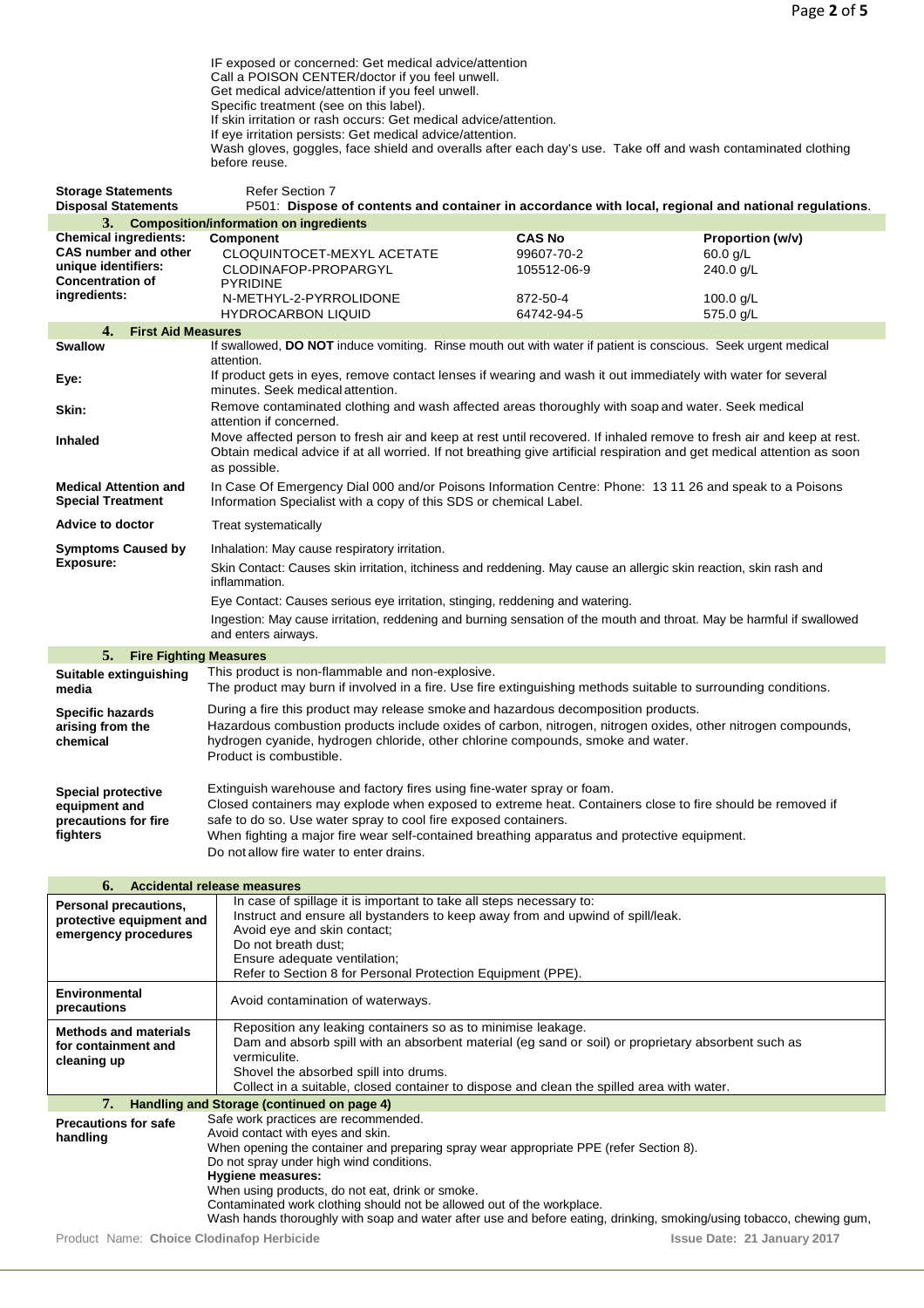| <b>Conditions for safe</b>                                                                                       | using the toilet or applying cosmetics.<br>After each day's use, wash gloves, face shield or goggles and contaminated clothing.<br>Avoid contact with eyes and skin.<br>Keep out of reach of children, unauthorised persons and animals.                                                                              |  |  |  |
|------------------------------------------------------------------------------------------------------------------|-----------------------------------------------------------------------------------------------------------------------------------------------------------------------------------------------------------------------------------------------------------------------------------------------------------------------|--|--|--|
| storage, including any<br>incompatibilities:                                                                     | Store in tightly sealed original containers in a dry secure place away from fertilizers, feed and food.<br>Store out of direct sunlight and extreme temperature.                                                                                                                                                      |  |  |  |
| Always read the label and any attached leaflet before use.<br>8.<br><b>Exposure controls/personal protection</b> |                                                                                                                                                                                                                                                                                                                       |  |  |  |
| <b>Exposure Standards:</b>                                                                                       |                                                                                                                                                                                                                                                                                                                       |  |  |  |
| 872-50-4 2-Pyrrolidinone, 1-methyl-                                                                              |                                                                                                                                                                                                                                                                                                                       |  |  |  |
| STEL: 309 mg/m <sup>3</sup> , 75 ppm<br><b>NES</b><br>TWA: 103 mg/m <sup>3</sup> , 25 ppm Sk                     |                                                                                                                                                                                                                                                                                                                       |  |  |  |
| Control parameters -                                                                                             | Swallowing is unlikely under normal conditions of usage. Skin uptake of clodinafop-propargyl technical and                                                                                                                                                                                                            |  |  |  |
| exposure standards,<br>biological monitoring                                                                     | cloquintocet-mexyl technical can occur. Inhalation of spray mist is a possible route of exposure. This product<br>is diluted with water prior to use as a spray. This diluted form is less toxic y all routes of exposure.                                                                                            |  |  |  |
| Appropriate<br>engineering controls                                                                              | Control process conditions to avoid contact. Use in a well-ventilated area only. Use local exhaust ventilation to<br>keep exposure levels below the exposure limits above. Keep stored in original container in a cool, well ventilated<br>area, keeping the lid closed at all-times whilst in storage.               |  |  |  |
| <b>Personal protective</b><br>equipment (PPE):                                                                   | When opening the container, preparing the spray wear cotton overalls buttoned to the neck and wrist and a<br>washable hat, elbow length PVC chemical resistant and face shield or goggles.                                                                                                                            |  |  |  |
|                                                                                                                  | When using the prepared spray cotton overalls buttoned to the neck and wrist and a washable hat and optional<br>once chemical is prepared for use, elbow length PVC chemical resistant and face shield or goggles if protected<br>from spray drift/contamination.<br>Face and Eye Protection: Face shield or goggles. |  |  |  |
|                                                                                                                  | Clothing: Cotton overalls buttoned to the neck and wrist (or equivalent clothing) and a washable hat.                                                                                                                                                                                                                 |  |  |  |
|                                                                                                                  | Gloves: Elbow-length chemical resistant PVC gloves.<br>Respiratory: If airborne concentrations are likely to exceed the exposure standards above or if exposed to dust, an<br>AS/NZS 1715/1716 approved respirator should be worn.                                                                                    |  |  |  |
|                                                                                                                  | Recommended to use Australian and New Zealand Standard PPE:                                                                                                                                                                                                                                                           |  |  |  |
|                                                                                                                  | Overalls<br>AS 3765, Clothing for protection against Hazardous chemicals<br>Gloves:<br>AS/NZS 2161, Industrial safety gloves and mittens (not electrical and medical gloves)                                                                                                                                          |  |  |  |
|                                                                                                                  | Goggles and face shield<br>As/NZS 1337, Eye protectors for industrial applications.<br>Footwear<br>AS/NZS 2210, Occupational protective footwear                                                                                                                                                                      |  |  |  |
|                                                                                                                  | AS NZS 1715 Selection, Use and Maintenance of Respiratory Protective Devices<br>Respirators                                                                                                                                                                                                                           |  |  |  |
|                                                                                                                  | AS/NZS 1716, Respiratory Protective Devices<br>Check State and/or Territory regulations that require people who use pesticides in their job or business to have                                                                                                                                                       |  |  |  |
|                                                                                                                  |                                                                                                                                                                                                                                                                                                                       |  |  |  |
| Requirements<br>concerning special<br>training                                                                   | adequate training in the application of the materials.                                                                                                                                                                                                                                                                |  |  |  |
| 9.                                                                                                               | <b>Physical and chemical properties</b>                                                                                                                                                                                                                                                                               |  |  |  |
| Appearance                                                                                                       | Light to dark brown liquid.                                                                                                                                                                                                                                                                                           |  |  |  |
| Odour                                                                                                            | Aromatic solvent odour                                                                                                                                                                                                                                                                                                |  |  |  |
| pH (1% deion. Water);                                                                                            | $4 - 8$                                                                                                                                                                                                                                                                                                               |  |  |  |
| <b>Melting point</b>                                                                                             | $< -100C$                                                                                                                                                                                                                                                                                                             |  |  |  |
| <b>Flash point</b>                                                                                               | >700C (closed cup)                                                                                                                                                                                                                                                                                                    |  |  |  |
| <b>Flammability</b>                                                                                              | Non-flammable                                                                                                                                                                                                                                                                                                         |  |  |  |
| <b>Behavior in water</b>                                                                                         | Emulsifiable                                                                                                                                                                                                                                                                                                          |  |  |  |
| Viscosity                                                                                                        | 22.67 mPas at 200C                                                                                                                                                                                                                                                                                                    |  |  |  |
| <b>Surface tension</b>                                                                                           | 34.0 - 34.4 mN/m                                                                                                                                                                                                                                                                                                      |  |  |  |
| <b>Corrosiveness</b><br>Combustibility                                                                           | Not corrosive<br>combustible                                                                                                                                                                                                                                                                                          |  |  |  |
| <b>Explosive properties</b>                                                                                      | Not explosive                                                                                                                                                                                                                                                                                                         |  |  |  |
| <b>Specific gravity</b>                                                                                          | $1.06 - 1.10$ g/cm3 (at 200C)                                                                                                                                                                                                                                                                                         |  |  |  |
| 10. Stability and Reactivity                                                                                     |                                                                                                                                                                                                                                                                                                                       |  |  |  |
| Hazardous                                                                                                        | Hazardous polymerisation is not possible. Stable at ambient temperature and under normal conditions<br>of use as per the directions within this SDS and Directions for Use.                                                                                                                                           |  |  |  |
| Polymerization                                                                                                   |                                                                                                                                                                                                                                                                                                                       |  |  |  |
| <b>Materials and</b><br><b>Conditions to Avoid.</b>                                                              | Strong oxidising agents, strong acids and strong bases. Heat, sparks, open flames, hot surfaces and direct<br>sunlight.                                                                                                                                                                                               |  |  |  |
| <b>Hazardous Reaction</b>                                                                                        | Oxides of carbon, nitrogen, nitrogen oxides, other nitrogen compounds, hydrogen cyanide, hydrogen<br>chloride, other chlorine compounds, smoke and water.                                                                                                                                                             |  |  |  |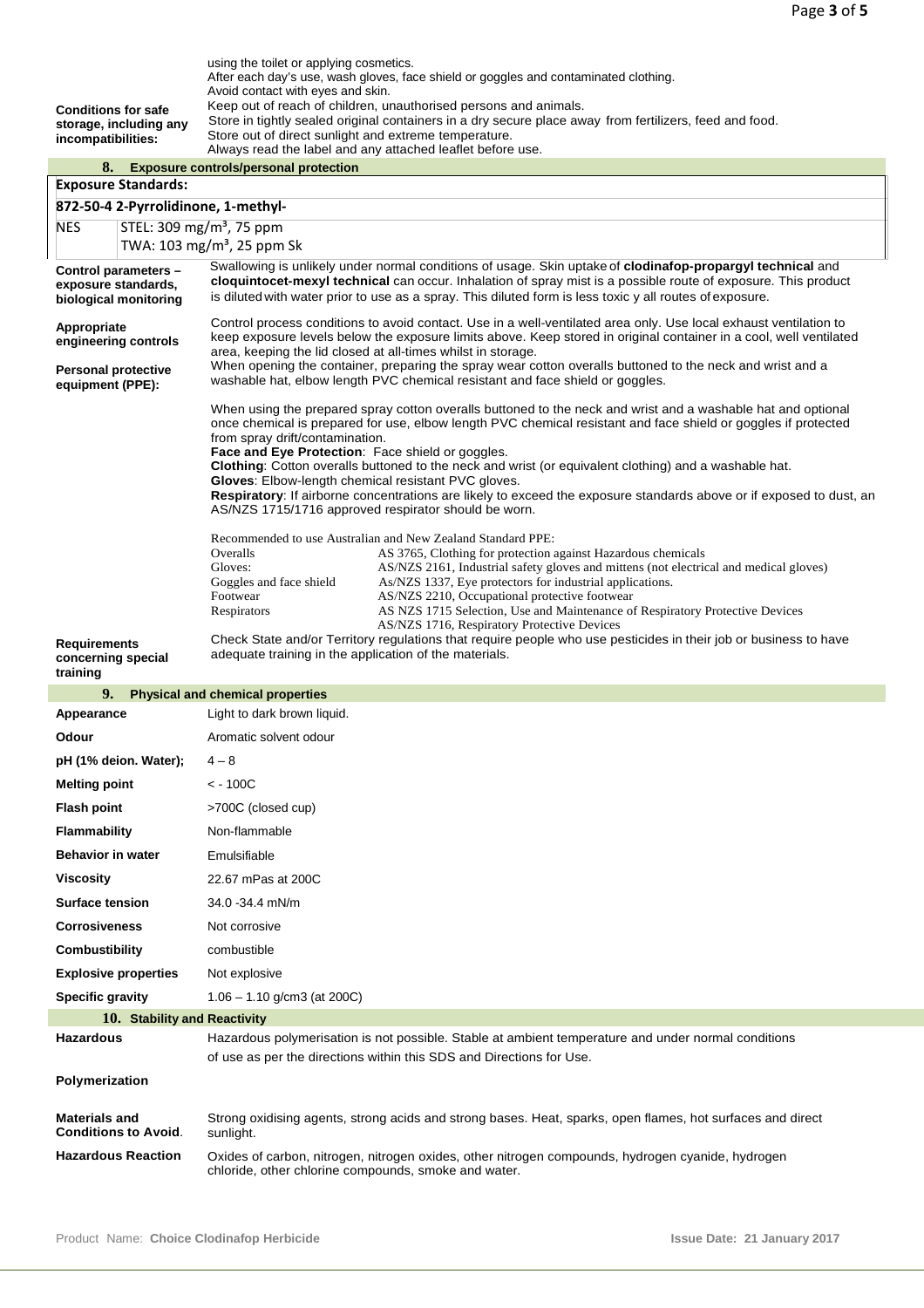| 11. Toxicological information                                                                                         |                                                                                                                                                                                                                          |  |  |
|-----------------------------------------------------------------------------------------------------------------------|--------------------------------------------------------------------------------------------------------------------------------------------------------------------------------------------------------------------------|--|--|
| <b>ACUTE:</b>                                                                                                         |                                                                                                                                                                                                                          |  |  |
| <b>Toxicity</b>                                                                                                       |                                                                                                                                                                                                                          |  |  |
| Swallowed:                                                                                                            | <b>LOW TOXICITY</b>                                                                                                                                                                                                      |  |  |
|                                                                                                                       | Tests on rats using an almost identical Clodinafop 240 EC formulation indicate low toxicity following single                                                                                                             |  |  |
|                                                                                                                       | oral doses of the undiluted product ( $LD_{50} > 2,276$ mg/kg)                                                                                                                                                           |  |  |
| Dermal                                                                                                                | <b>LOW TOXICITY</b>                                                                                                                                                                                                      |  |  |
| Absorption<br>Tests on rats using an almost identical Clodinafop 240 EC formulation indicate low toxicity due to skin |                                                                                                                                                                                                                          |  |  |
|                                                                                                                       | contact with the undiluted product. ( $LD_{50} > 4,000$ mg/kg)                                                                                                                                                           |  |  |
| Inhaled                                                                                                               | <b>LOW TOXICITY</b>                                                                                                                                                                                                      |  |  |
|                                                                                                                       | Tests on rats using similar Clodinafop 240 EC formulation indicate low toxicity due to inhalation of the                                                                                                                 |  |  |
|                                                                                                                       | undiluted product. (LC <sub>50</sub> (4 h) > 3,500 mg/m <sup>3</sup> )                                                                                                                                                   |  |  |
|                                                                                                                       |                                                                                                                                                                                                                          |  |  |
| Irritation:                                                                                                           | (Based on studies with rabbits.)                                                                                                                                                                                         |  |  |
| Eye:                                                                                                                  | <b>MODERATE IRRITANT</b>                                                                                                                                                                                                 |  |  |
| Skin:                                                                                                                 | <b>MODERATE IRRITANT</b>                                                                                                                                                                                                 |  |  |
| <b>Skin Sensitisation:</b>                                                                                            | (Based on test with guinea pigs using an almost identical Clodinafop 240 EC formulation) <b>POTENTIAL</b>                                                                                                                |  |  |
| <b>CHRONIC:</b>                                                                                                       | <b>SKIN SENSITISER</b> (i.e. contact allergenic material)                                                                                                                                                                |  |  |
|                                                                                                                       | Clodinafop-propargyl technical has been extensively tested on laboratory mammals and in test-tube systems. No evidence of                                                                                                |  |  |
|                                                                                                                       | mutagenic, teratogenic or reproductive effects was obtained.                                                                                                                                                             |  |  |
|                                                                                                                       | Clodinafop-propargyltechnical Induced liver toxicity and benign and malignant liver tumors in mice fed high daily does over their                                                                                        |  |  |
|                                                                                                                       | lifetime. Rats fed high doses showed mild liver toxicity but did not develop tumors while no liver effects were Observed for dogs fed                                                                                    |  |  |
|                                                                                                                       | high doses. The liver tumor finding occurring at high doses is believed due to Clodinafop-propargyl inducing proliferative effects                                                                                       |  |  |
|                                                                                                                       | genetically pre-existing in mice and has no relevance to humans because the cellular changes which underlie it are rodent-specific and                                                                                   |  |  |
|                                                                                                                       | have been shown experimentally not to occur in primates.                                                                                                                                                                 |  |  |
|                                                                                                                       | Cloquintocet-mexyl technical has been extensively tests and no evidence of mutagenic, carcinogenic teratogenic, or reproductive                                                                                          |  |  |
|                                                                                                                       | effects was obtained. The <b>aromatic hydrocarbon mixture</b> may cause central nervous system depression and narcosis.                                                                                                  |  |  |
| 12. Ecological information                                                                                            |                                                                                                                                                                                                                          |  |  |
| <b>Ecotoxicity</b>                                                                                                    | Clodinafop-propargyl technical is practically non-toxic to birds, crustaceans, earthworms, soil<br>microorganisms and bees, and highly toxic to fish (LC50 (96 h) = $0.4$ mg/L for rainbow trout. The                    |  |  |
| Persistence and degradability                                                                                         | formulated product is moderately toxic to fish and aquatic invertebrates (LC50 (96 h) = 4.9 mg/L                                                                                                                         |  |  |
| Bio accumulative potential                                                                                            | for trout)                                                                                                                                                                                                               |  |  |
| <b>Mobility in soil</b>                                                                                               | Cloquintocet-mexyl technical is practically non-toxic to birds, fish, crustaceans, earthworms, soil                                                                                                                      |  |  |
|                                                                                                                       | microorganisms and bees                                                                                                                                                                                                  |  |  |
| 13. Disposal considerations                                                                                           |                                                                                                                                                                                                                          |  |  |
| <b>Disposal of product</b>                                                                                            | On site disposal of the concentrated product is not acceptable. Ideally, the product should be used for its                                                                                                              |  |  |
|                                                                                                                       | intended purpose. If there is a need to dispose of the product, approach local authorities who hold periodic<br>collections of unwanted chemicals (ChemClear®).                                                          |  |  |
| <b>Disposal of Container</b>                                                                                          | Do not use this container for any other purpose. Triple rinse containers, add rinsate to the spray tank, then                                                                                                            |  |  |
|                                                                                                                       | offer the container for recycling/reconditioning, or puncture top, sides and bottom and dispose of in landfill in                                                                                                        |  |  |
|                                                                                                                       | accordance with local regulations. drumMUSTER is the national program for the collection and recycling of                                                                                                                |  |  |
|                                                                                                                       | empty, cleaned, non-returnable crop production and on-farm animal health chemical containers. If the label                                                                                                               |  |  |
|                                                                                                                       | on your container carries the drumMUSTER symbol, triple rinse the container, ring your local Council, and                                                                                                                |  |  |
|                                                                                                                       | offer the container for collection in the program. If recycling, replace cap and return clean containers to<br>recycler or designated collection point. If not recycling, puncture or shred and bury containers in local |  |  |
|                                                                                                                       | authority landfill. If no landfill is available, bury the containers below 500mm in a disposal pit specifically                                                                                                          |  |  |
|                                                                                                                       | marked and set up for this purpose clear of waterways, desirable vegetation and tree roots. Empty                                                                                                                        |  |  |
|                                                                                                                       | containers and product should not be burnt.                                                                                                                                                                              |  |  |
|                                                                                                                       |                                                                                                                                                                                                                          |  |  |
| 14. Transport information                                                                                             |                                                                                                                                                                                                                          |  |  |
| <b>General Transport</b><br>Information                                                                               | It is considered good practice not to transport agricultural chemical products with food, food related<br>materials and animal feed products.                                                                            |  |  |
| Land                                                                                                                  | Considered non-dangerous for road and rail transport by the Australian Code for the Transport of                                                                                                                         |  |  |
|                                                                                                                       | Dangerous Goods Road and Rail (August 2014 edition)                                                                                                                                                                      |  |  |
| Sea and Air                                                                                                           | Considered DANGEROUS for transport by sea and air in accordance with the IMDG Code 37-14                                                                                                                                 |  |  |
|                                                                                                                       |                                                                                                                                                                                                                          |  |  |
| UN Number: IMDG, IATA                                                                                                 | UN3082                                                                                                                                                                                                                   |  |  |
| Proper Shipping Name: ENVIRONMENTALLY HAZARDOUS SUBSTANCE, LIQUID, N.O.S. (Clodinafop-propargyl (ISO))                |                                                                                                                                                                                                                          |  |  |
| Dangerous Goods Class: 9 Miscellaneous dangerous substances and articles.<br>Packing Group: III                       |                                                                                                                                                                                                                          |  |  |
|                                                                                                                       |                                                                                                                                                                                                                          |  |  |

Marine pollutant: Yes Symbol (fish and tree) EMS Number: F-A,S-F Hazchem Code: .3Z Special Provisions:179, 274, 331, 335, AU01 Limited Quantities: 5L Packaging & IBCs - Packing Instruction: P001, IBC03, LP01 Packaging & IBCs - Special Packing Provisions: PP1 Portable Tanks & Bulk Containers - Instructions: T7 Portable Tanks & Bulk Containers – Special Provisions: TP1, TP29

## **15. Regulatory information (continued on page 5)**

| Poisons Schedule number                                                     |                                                                                                  |
|-----------------------------------------------------------------------------|--------------------------------------------------------------------------------------------------|
| Safety, health and environmental<br>regulations specific for the product in | <b>POISON</b><br>KEEP OUT OF REACH OF CHILDREN<br>READ SAFETY DIRECTIONS BEFORE OPENING OR USING |